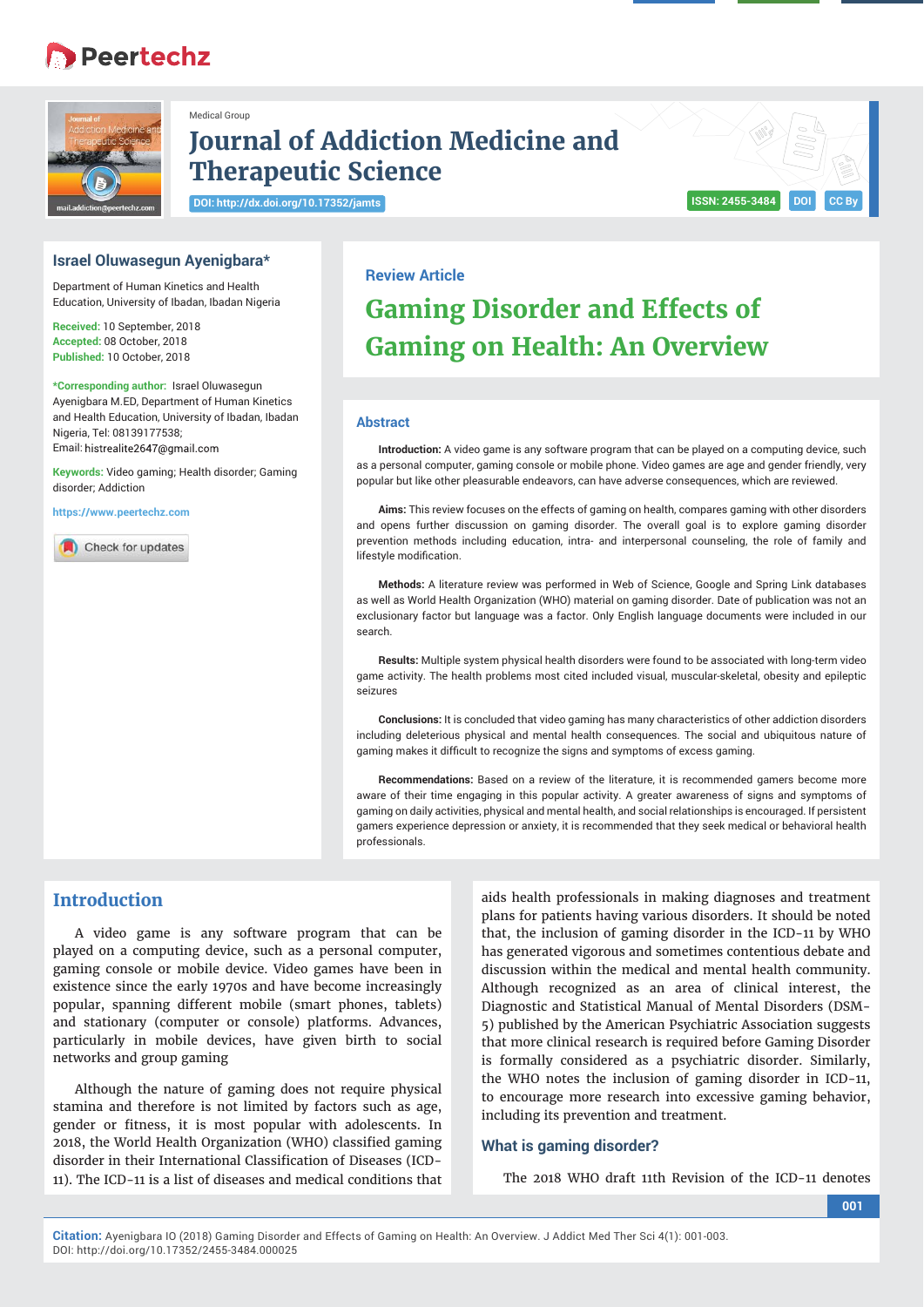the disorder as a pattern of "digital-gaming" or "videogaming" behavior characterized by impaired control over gaming activity, increasing priority given to gaming over other activities to the extent that gaming takes precedence over other interests and daily activities, and the continuation or escalation of gaming despite the occurrence of negative consequences [1].

Gaming disorder has the same similarities with Internet gaming disorder (IGD), which is a condition that the American Psychiatric Association (APA) noted in DSM-5 as an area in need of additional study. The APA does not currently recognize IGD as an official condition. For gaming disorder to be diagnosed, the WHO criteria requires that the behavioural pattern of the gamer must be of sufficient severity that major and noticeable impairment and deterioration in personal, family, social, educational, occupational or other important areas of functioning is present for a minimum of 12 months [1].

#### **Signs and symptoms of gaming disorder**

According to the WHO definition, a person with gaming disorder will demonstrate the following characteristics for at least 12 months; problems controlling control their gaming habits, seeing gaming as more important over other necessities and daily activities or work, continuing to engage in gaming even after its negative health and social problems has been identified or are evident. Further research shows that gaming disorders can also be linked with anxiety, depression, obesity, sleeping disorders, and stress. People who remain physically inactive for long periods because of gaming may also be at higher risk of obesity, sleep disorders, and other health-related issues, according to WHO [1].

#### **Health consequences of video gaming**

Video game-related health problems can cause continuous strain injuries, skin disorders and other health issues. Other problems according to Shoja et al. (2007) [2], include a condition that could be termed video game-provoked seizures in patients with pre-existing epilepsy. The following health consequences of video gaming have been reported.

#### **Vision issues**

Video game playing is associated with eye problems [3]. Extensive and fixed staring at a video game screen causes eyestrain because the cornea, pupil, and iris are not biologically equipped for chronic heavy viewing of digital images from electronic devices. The visual system strain from frequent video game use over extended periods may result in headaches, dizziness and in some cases, nausea and vomiting. Interestingly, there is some research that shows that gamers have an enhancement of spatial distribution of attention, compared with non-gamers. This somewhat predictable practice effect occurs with both peripheral and central visual attention [4]. For sufferers of amblyopia (dimness or blurring of the eyesight due to a fault in transmission from the eye to the brain) video games may be helpful. Li, et al. (2011) [5] reported that combination of video game therapy with occlusion therapy would enhance the recovery of visual acuity in gamers with amblyopia [5].

#### **Musculoskeletal problems**

Persistent gamers may also suffer from musculoskeletal problems. A survey of children indicated increased physical complaints associated with video game playing. Such complaints range from pain in the hands and wrists to back and neck [6,7]. Furthermore, a case report involving a nineyear-old teenager referenced Playstation thumb. Playstation thumb is, characterized by numbness and a blister is caused by friction between the thumb and the controller from rapid and persistent game play [8]. Using dermoscopy, dermatologists discovered hemorrhages and onycholysis (the loosening or separation of a fingernail) in a patient who presented with hyperkeratosis [9]. Also, tendon injuries (tendonosis) of the hands and wrists from tendon overuse, is another health problem associated with video game playing [10]. Furthermore, another case report in the New England Journal of Medicine reported a fracture of the base of the fifth metatarsal from people who play Wii video games. This condition has been termed (perhaps sarcastically), a Wii fracture [11]. There are also postural problems associated with persistent playing of video games, although [12], ergonomic measures (including chair to monitor position) could potentially improve postural problems associated with video game playing.

#### **Obesity and overweight**

Playing of video games consistently has been associated with obesity. This is may be related to the lack of physical activity in players. Alternatively, it could be that those who are less physically fit because of obesity gravitate towards less physically demanding activities, such as gaming. In either case, several studies have linked television and video games and increased Body Mass Index (BMI). It has been estimated that children in the United States spend 25% of their waking hours watching either television or playing of video games [13]. Furthermore, children who watch the most hours of television or play video games have the highest incidence of obesity. If video games are replacing physical activities and young people do not participate in physical recreation or see playing of video games as a form of recreation, this may be part of the link between times spent while playing video games and rise in BMI in teenagers [13]. Evidence for this potential link gains some support from a German study reporting that boys who spend no more than 1.5 hours per day engaged in television watching or playing video games, were 75.4% less likely to be overweight than those who spend more than 1.5 hours engaged in the same activity [14].

In a 2011 study, an association between video game activity and an increase of (mostly junk) food intake was reported. Specifically, single video game sessions caused an increase in food intake, regardless of appetite [15]. It has also been suggested that active video game play using two popular gaming platforms (Wii, Xbox Kinect) has the opposite effect [16]. Other researchers found no evidence that more active video games would result in a beneficial outcome although the study did demonstrate an increase in the amount of physical activity within the children receiving the active video games [17].